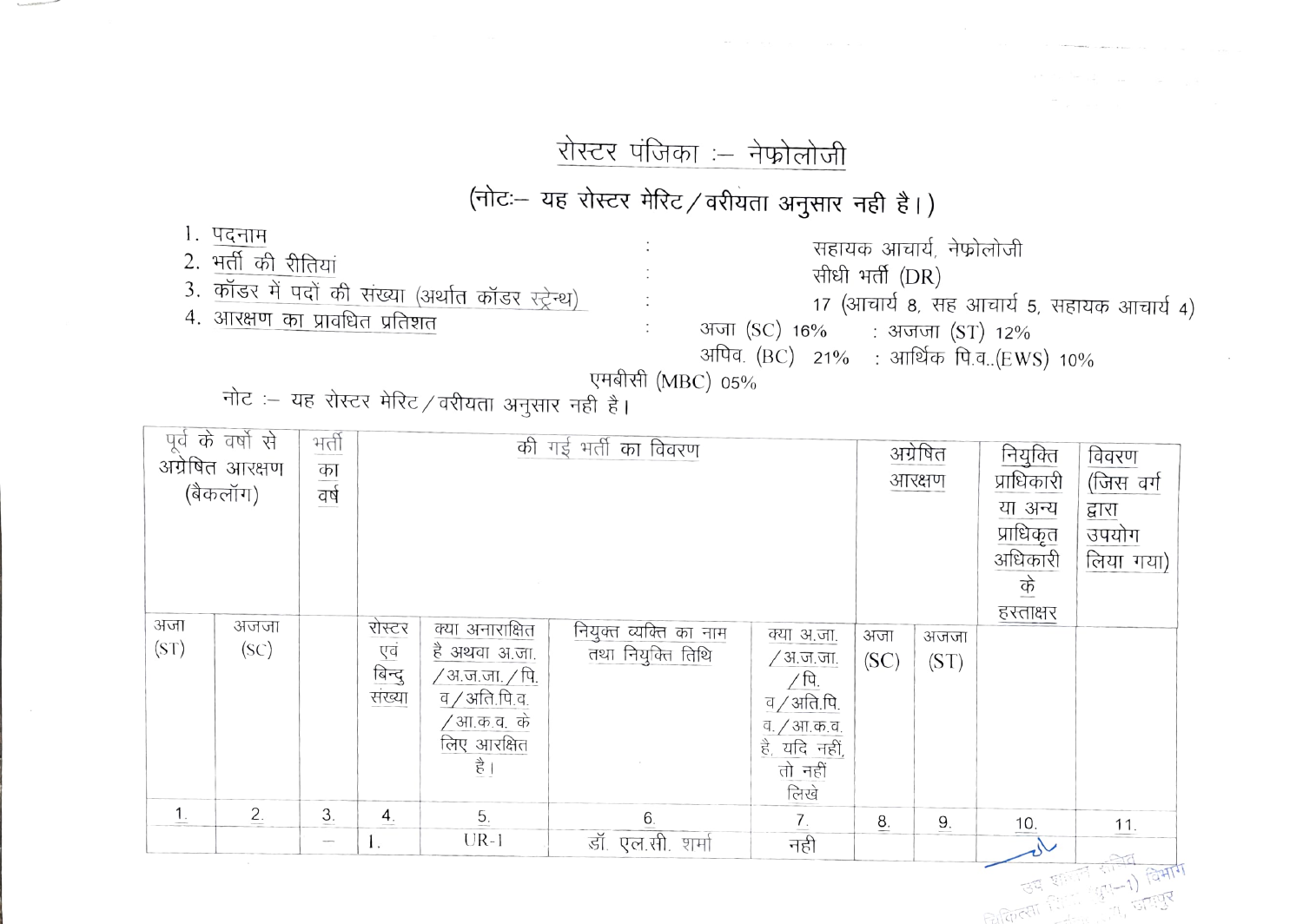|           | पूर्व के बर्षों से गण <u>मती</u><br>अमेरित आख्श्यण ( <u>का</u><br>(वेकलॉर) ( ) वर्षे |                            | को गई भर्ती का विक्श्ण                                                                                               |                                             |                                                                                                                                                                                     |                                           |             | नियुक्ति<br>प्राधिकारी<br>ला अन्य ।<br>प्राधिकृत । उपयोग<br>अधिकारी । तिया ग<br>ेके<br>इस्ताक्षर | विदरण<br>जिस वर्ग<br>तिया गया) |
|-----------|--------------------------------------------------------------------------------------|----------------------------|----------------------------------------------------------------------------------------------------------------------|---------------------------------------------|-------------------------------------------------------------------------------------------------------------------------------------------------------------------------------------|-------------------------------------------|-------------|--------------------------------------------------------------------------------------------------|--------------------------------|
| 33.<br>ST | 555<br>SC                                                                            | रास्टर<br>बिन्दु<br>संख्या | ं क्या अनाराखित<br>हे अथवा अ.जा.<br><u>/आकव के</u><br>लिए आरक्षित<br>$\overline{\overline{\overline{\overline{c}}}}$ | नियुक्त व्यक्ति का नान<br>तथा नियुक्ति तिथि | $\overline{G[0]} \quad \overline{G}[\overline{G}][\overline{G}]$<br>$\frac{1}{\sqrt{32.5}}$<br>$\frac{1}{\sqrt{32}}$<br>व / अतिथि<br>व_/ आ.क.व<br>हे, यदि नहीं,<br>तो नहीं<br>लिखें | $S\backslash \mathcal{T}$<br>$\langle$ SC | 30701<br>ST |                                                                                                  |                                |
|           |                                                                                      | $\overline{2}$ .           | $UR-2$                                                                                                               | डॉ. मुकेश कुमार                             | नही                                                                                                                                                                                 |                                           |             |                                                                                                  |                                |
|           |                                                                                      | $\overline{3}$ .           | $UR-3$                                                                                                               | बडजात्या<br>डॉ. विनय मल्होत्रा              | नही                                                                                                                                                                                 |                                           |             |                                                                                                  |                                |
|           |                                                                                      | 4.                         | $UR-4$                                                                                                               | डॉ. धनंजय अग्रवाल                           | नही                                                                                                                                                                                 |                                           |             |                                                                                                  |                                |
|           |                                                                                      | 5.                         | $BC-1$                                                                                                               |                                             |                                                                                                                                                                                     |                                           |             |                                                                                                  |                                |
|           |                                                                                      | 6.                         | $UR-5$                                                                                                               | डॉ. मनीष चर्तुवेदी                          | नही                                                                                                                                                                                 |                                           |             |                                                                                                  |                                |
|           |                                                                                      | 7.                         | $SC-1$                                                                                                               |                                             |                                                                                                                                                                                     | 1                                         |             |                                                                                                  |                                |
|           | 2012                                                                                 | 18.                        | $UR-6$                                                                                                               | डॉ. जितेन्द्र फलोदिया                       | $\overrightarrow{\eta_{\mathrm{C}}^{\mathrm{a}}}$                                                                                                                                   |                                           |             |                                                                                                  |                                |
|           |                                                                                      | 9.                         | ST-1                                                                                                                 |                                             |                                                                                                                                                                                     |                                           | 1           |                                                                                                  |                                |
|           |                                                                                      | 10.                        | $BC-2$                                                                                                               | डॉ. आशुतोष सोनी                             | $BC-1$                                                                                                                                                                              |                                           |             |                                                                                                  |                                |
|           |                                                                                      | Ħ.                         | EWS-1                                                                                                                |                                             | $\overline{\phantom{a}}$                                                                                                                                                            |                                           |             |                                                                                                  |                                |
|           | 2012   12.                                                                           |                            | $UR-7$                                                                                                               | डॉ. प्रतीक त्रिपाठी                         | नही                                                                                                                                                                                 |                                           |             |                                                                                                  |                                |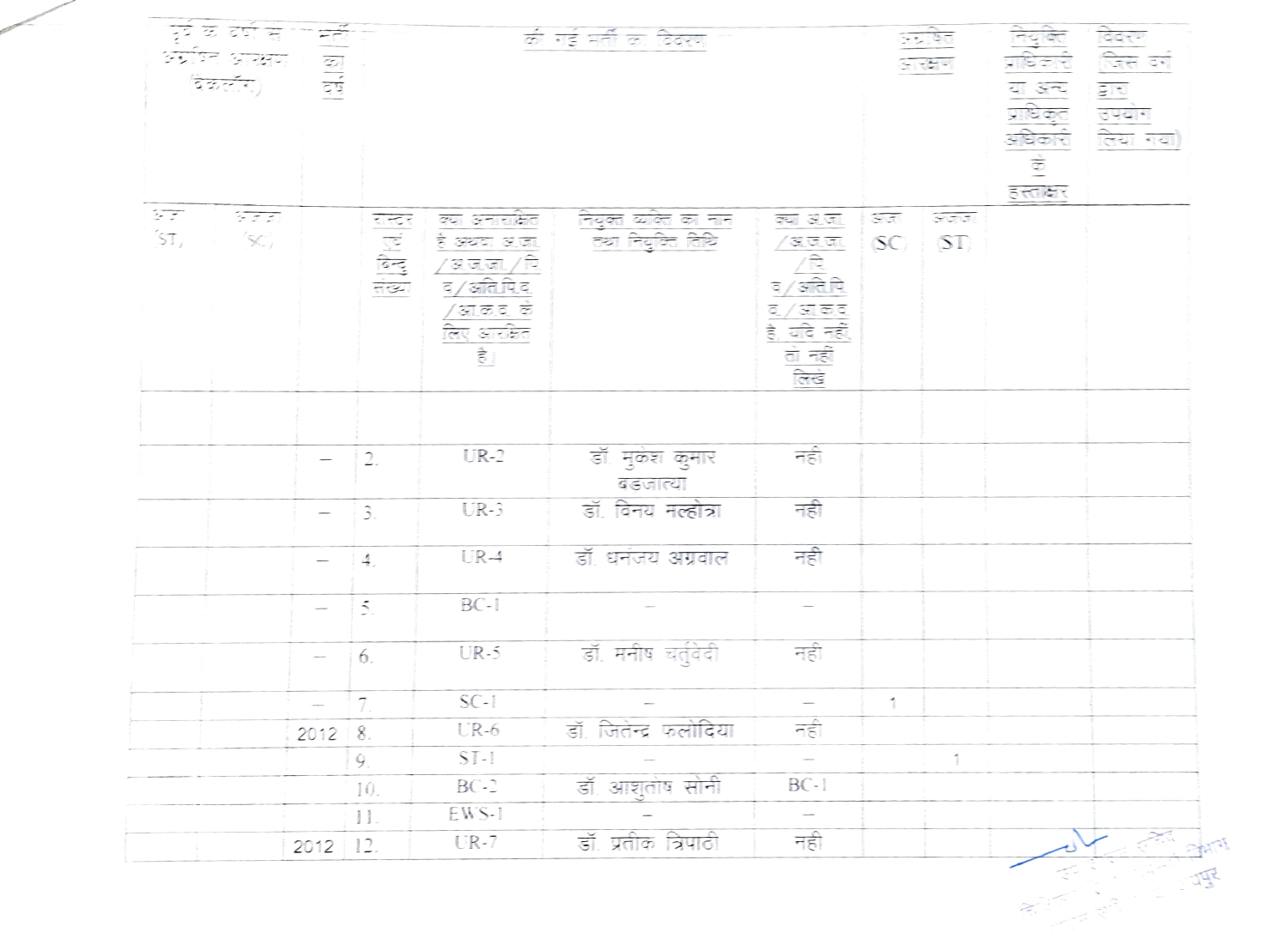| -पूर्व के वर्षो से<br>अग्रेषित आरक्षण<br>- (बैकलॉग)<br>अजा |              | भर्ती<br>का<br>वर्ष |                                   |                                                                                                               | की गई मती का विवरण                                 |                                                                                                                                                                                                                         | अग्रेषित<br>आरक्षण |              | नियुक्ति<br>प्राधिकारी<br>या अन्य<br>प्राधिकृत | विवरण :<br>(जिस वर्ग<br><u>द्वारा</u><br>उपयोग |
|------------------------------------------------------------|--------------|---------------------|-----------------------------------|---------------------------------------------------------------------------------------------------------------|----------------------------------------------------|-------------------------------------------------------------------------------------------------------------------------------------------------------------------------------------------------------------------------|--------------------|--------------|------------------------------------------------|------------------------------------------------|
|                                                            |              |                     |                                   |                                                                                                               |                                                    |                                                                                                                                                                                                                         |                    |              | अधिकारी<br>के<br>हस्ताक्षर                     | लिया गया)                                      |
| (ST)                                                       | अजजा<br>(SC) |                     | रोस्टर<br>एवं<br>बिन्दु<br>संख्या | क्या अनाराक्षित<br>है अथवा अ.जा.<br>$/$ अ.ज.जा. $/$ पि.<br>व / अति.पि.व.<br>/आ.क.व. के<br>लिए आरक्षित<br>है । | नियुक्त व्यक्ति का नाम<br>तथा नियुक्ति तिथि        | क्या अ.जा.<br>/ अ.ज.जा.<br>$\frac{\sqrt{\mathsf{H}}}{\sqrt{\mathsf{H} \mathsf{H}} \cdot \mathsf{H}}$ व $\sqrt{\mathsf{H} \mathsf{H} \cdot \mathsf{H}}$<br><u>व. / आ.क.व.</u><br>है, यदि नहीं,<br><u>तो नहीं</u><br>लिखे | अजा<br>(SC)        | अजजा<br>(ST) |                                                |                                                |
|                                                            |              |                     | 13.                               | $SC-2$                                                                                                        |                                                    |                                                                                                                                                                                                                         | $\mathbf{1}$       |              |                                                |                                                |
|                                                            |              | 2012                | 14.                               | $UR-8$                                                                                                        | डॉ. पंकज बेनीवाल                                   | नही                                                                                                                                                                                                                     |                    |              |                                                |                                                |
|                                                            |              |                     | 15.                               | $BC-3$                                                                                                        |                                                    | $\overline{\phantom{m}}$                                                                                                                                                                                                |                    |              |                                                |                                                |
|                                                            |              | 2012                | 16.                               | $UR-9$                                                                                                        | डॉ. मोहत नागपाल                                    | नही                                                                                                                                                                                                                     |                    |              |                                                |                                                |
|                                                            |              |                     | 17.                               | $ST-2$                                                                                                        |                                                    | $\overline{a}$                                                                                                                                                                                                          |                    | $\mathbf{1}$ |                                                |                                                |
|                                                            |              | 2012                | 18.                               | $UR-10$                                                                                                       | डॉ. विकास खण्डेलिया                                | नही                                                                                                                                                                                                                     |                    |              |                                                |                                                |
|                                                            |              |                     | 19.                               | $SC-3$                                                                                                        |                                                    |                                                                                                                                                                                                                         | $\mathbf{1}$       |              |                                                |                                                |
|                                                            |              | 2012                | 20.                               | $BC-4$                                                                                                        |                                                    | $\overline{\phantom{0}}$                                                                                                                                                                                                |                    |              |                                                |                                                |
|                                                            |              |                     | 21.                               | $MBC-1$                                                                                                       | $\overline{\phantom{0}}$                           | $\overline{\phantom{m}}$                                                                                                                                                                                                |                    |              |                                                |                                                |
|                                                            |              |                     | 22.                               | $EWS-2$                                                                                                       |                                                    | $\overline{\phantom{a}}$                                                                                                                                                                                                |                    |              |                                                |                                                |
|                                                            |              |                     | 23.                               | $UR-11$                                                                                                       | डॉ. शीलभद्र जैन                                    | नही                                                                                                                                                                                                                     |                    |              |                                                |                                                |
|                                                            |              |                     | 24.                               | $BC-5$                                                                                                        |                                                    | $\frac{1}{2}$                                                                                                                                                                                                           |                    |              |                                                |                                                |
|                                                            |              |                     | 25.                               | $ST-3$                                                                                                        |                                                    | $\overline{\phantom{a}}$                                                                                                                                                                                                |                    | $\mathbf{1}$ |                                                |                                                |
|                                                            |              |                     | 26.                               | $SC-4$                                                                                                        |                                                    | $\overline{a}$                                                                                                                                                                                                          | $\mathbf{1}$       |              |                                                |                                                |
|                                                            |              | 2017                | 27.                               | $UR-12$                                                                                                       |                                                    | नहीं                                                                                                                                                                                                                    |                    |              |                                                |                                                |
|                                                            |              | 2017                | 28.                               | $UR-13$                                                                                                       | डॉ. सुरेन्द्र सिंह राठौड़<br>डॉ. संजीव कुमार शर्मा | नही                                                                                                                                                                                                                     |                    |              |                                                |                                                |
|                                                            |              | 2017                | 29.                               | $BC-6$                                                                                                        | डॉ. राजेश कुमार                                    | $BC-2$                                                                                                                                                                                                                  |                    |              | खाकरण जान्या विभाग<br>विकिथी जन्मी विभाग       |                                                |

**COMMERCIAL CARDS**